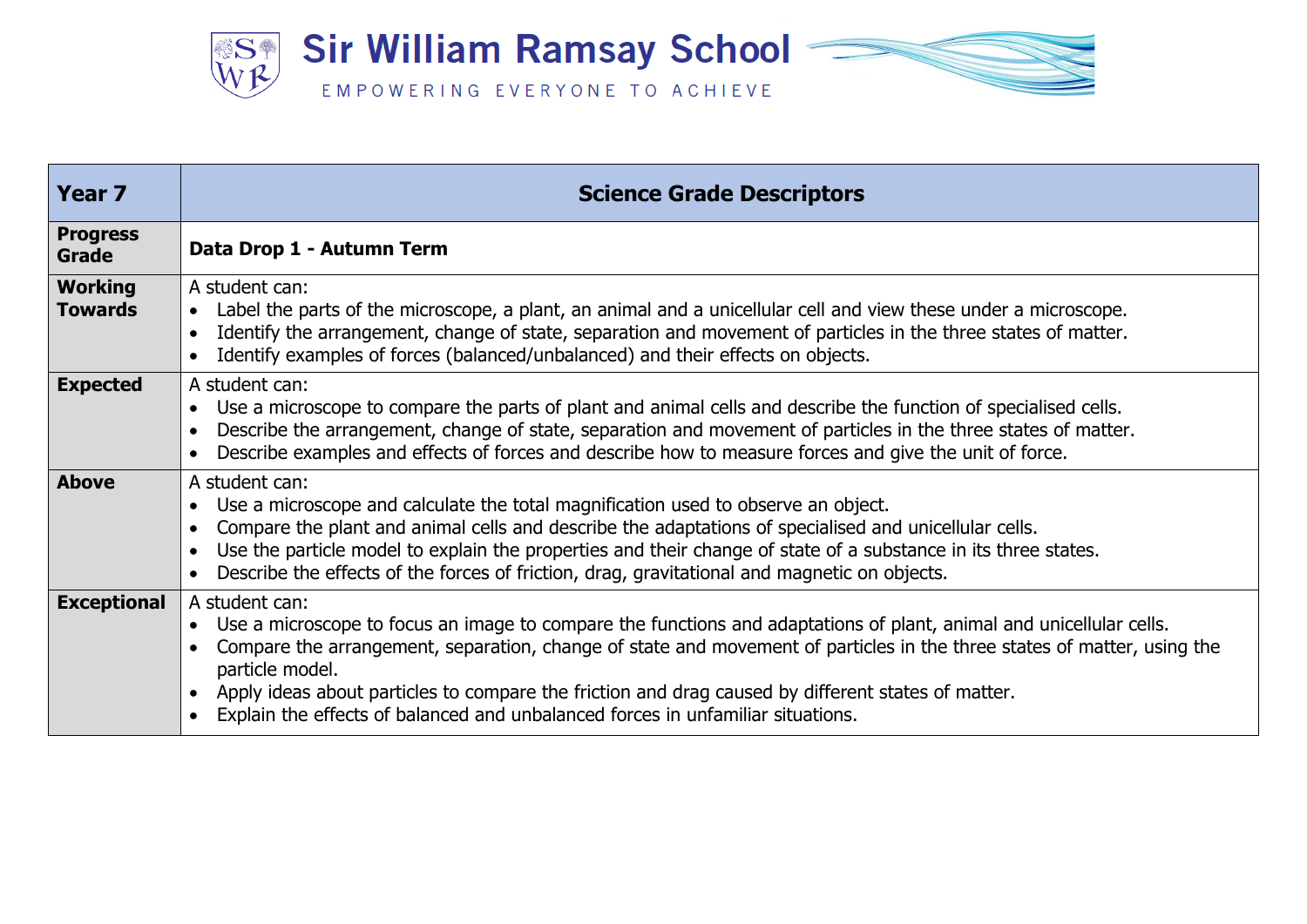

| Year <sub>7</sub>                | <b>Science Grade Descriptors</b>                                                                                                                                                                                                                                                                                                                                                                                                                                                                                                                                                                                                              |
|----------------------------------|-----------------------------------------------------------------------------------------------------------------------------------------------------------------------------------------------------------------------------------------------------------------------------------------------------------------------------------------------------------------------------------------------------------------------------------------------------------------------------------------------------------------------------------------------------------------------------------------------------------------------------------------------|
| <b>Progress</b><br><b>Grade</b>  | Data Drop 2 - Spring Term                                                                                                                                                                                                                                                                                                                                                                                                                                                                                                                                                                                                                     |
| <b>Working</b><br><b>Towards</b> | A student can:<br>Identify a function of the female and male reproductive systems, identifying the main structures involved in pregnancy.<br>Identify the parts of a flower which will develop into the seeds and the fruits.<br>Identify examples of chemical reaction and write word equations.<br>Identify how sounds are caused and how it travels in different states of matter.<br>Identify the key features of light and structures of the eye.                                                                                                                                                                                        |
| <b>Expected</b>                  | A student can:<br>Describe the main stages of reproduction in animals to include, puberty, menstruation, fertilisation implantation and<br>pregnancy.<br>Describe the main structures in a flower and the process of pollination and seed dispersal in plant reproduction.<br>Describe chemical reactions and write word equations for oxidation, combustion and decomposition reactions.<br>Describe how sound is produced and travels and how the ear and a microphone work.<br>Describe how light is emitted, travels and is detected or absorbed, including how light is reflected and refracted.<br>$\bullet$                            |
| <b>Above</b>                     | A student can:<br>Explain what occurs in the main stages of reproduction in animals to include, puberty, menstruation, fertilisation implantation<br>and pregnancy.<br>Describe the main structures in a flower and the process of pollination and seed dispersal in plant reproduction.<br>Describe chemical reactions and write word equations for oxidation, combustion and decomposition reactions.<br>$\bullet$<br>Explain the journey of light from an emitter to a receiver and apply the ideas of reflection and refraction.<br>Give details of how sound is produced and travels and how the ear and a microphone work.<br>$\bullet$ |
| <b>Exceptional</b>               | A student can:<br>Outline the main stages of reproduction in animals to include, puberty, menstruation, fertilisation implantation and<br>$\bullet$<br>pregnancy.<br>Explain the main structures in a flower and its role in pollination in plant reproduction.<br>Predict the reactants and products of oxidation, combustion, and decomposition reactions.<br>Explain the journey of light from an emitter to a receiver and apply the ideas of reflection and refraction.<br>Give details of how sound is produced and travels and how the ear and a microphone work.                                                                      |